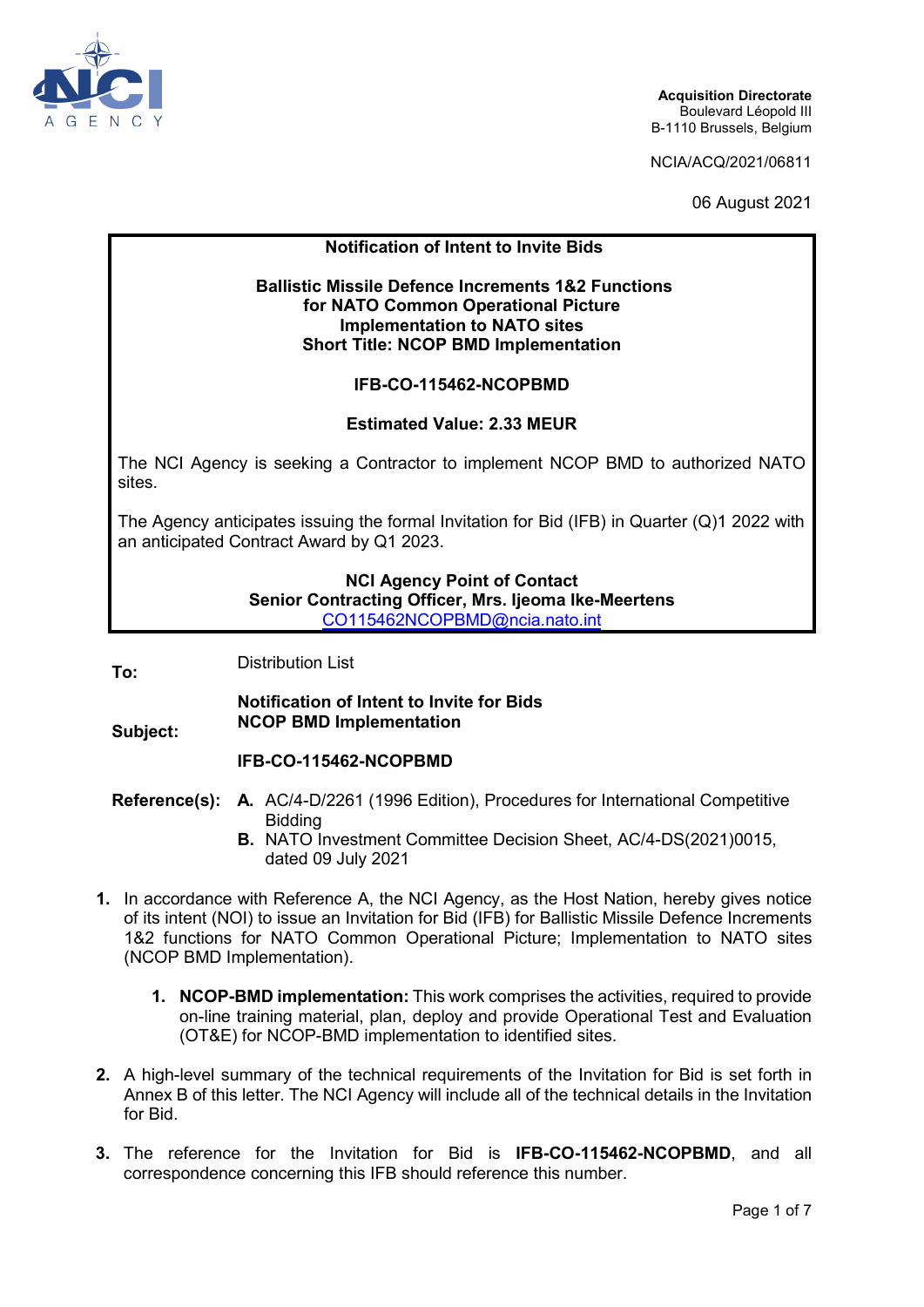- **4.** For planning purposes:
	- **1.** the estimated cost of the project is 2.33 MEUR.
	- **2.** the period of performance of the resulting contract is expected to be 12 years, broken down as:
		- **i.** 7 years from Date of Contract Award until Final Systems Acceptance (FSA). and;
		- **ii.** 5 years of Operation and Maintenance (O&M) support.
- **5.** The NCI Agency will use the International Competitive Bidding (ICB) Procedure. The successful bid for the NCOP BMD Implementation, pursuant to the IFB following this NOI, will be the bid which is deemed to be the **lowest price and technically compliant** in accordance with predefined bid evaluation criteria, which for the contract will be detailed in the IFB.
- **6.** National Responsible Authorities are kindly requested to provide a Declaration of Eligibility (DoE) to the NCI Agency, **not later than 13 September 2021**, of any qualified and certified companies that may be interested in receiving an IFB for this project.
- **7.** The DoE shall have the following information for each of the nominated company:
	- **1.** Company Name
	- **2.** Company Address
	- **3.** Point of Contact (POC)
	- **4.** POC Telephone Number
	- **5.** POC E-mail address
- **8.** This information is critical to enable prompt and accurate communication with prospective Bidders. The DoE shall be sent by email to the following point of contact:

NATO Communications and Information Agency Attention: Ijeoma Ike-Meertens, Senior Contracting Officer E-mail: [CO115462NCOPBMD@ncia.nato.int](mailto:CO115462NCOPBMD@ncia.nato.int)

- **9.** Please note that requests for participation in this competition received directly from individual companies shall not be considered.
- **10.** The NCI Agency anticipates issuing an IFB in Q1 2022 with a bid closing date of 84 days following the IFB release. A Contract award is anticipated for Q1 2023. No partial bidding will be accepted.
- **11.** Bidders will be required to declare a bid validity of twelve (12) months from closing date for receipt of bids. If the selection and award procedure exceed the bid closing date by more than twelve (12) months, the NCI Agency may request firms to voluntarily extend the validity of their bids and the bid guarantee accordingly. Bidders may decline to do so, withdraw their bid and excuse themselves from the bidding process without penalty.
- **12.** The National Authorities are advised that most of the IFB package will be NATO UNCLASSIFIED; a small set of Annexes to the Statement of Work will be NATO RΞSTRICTED.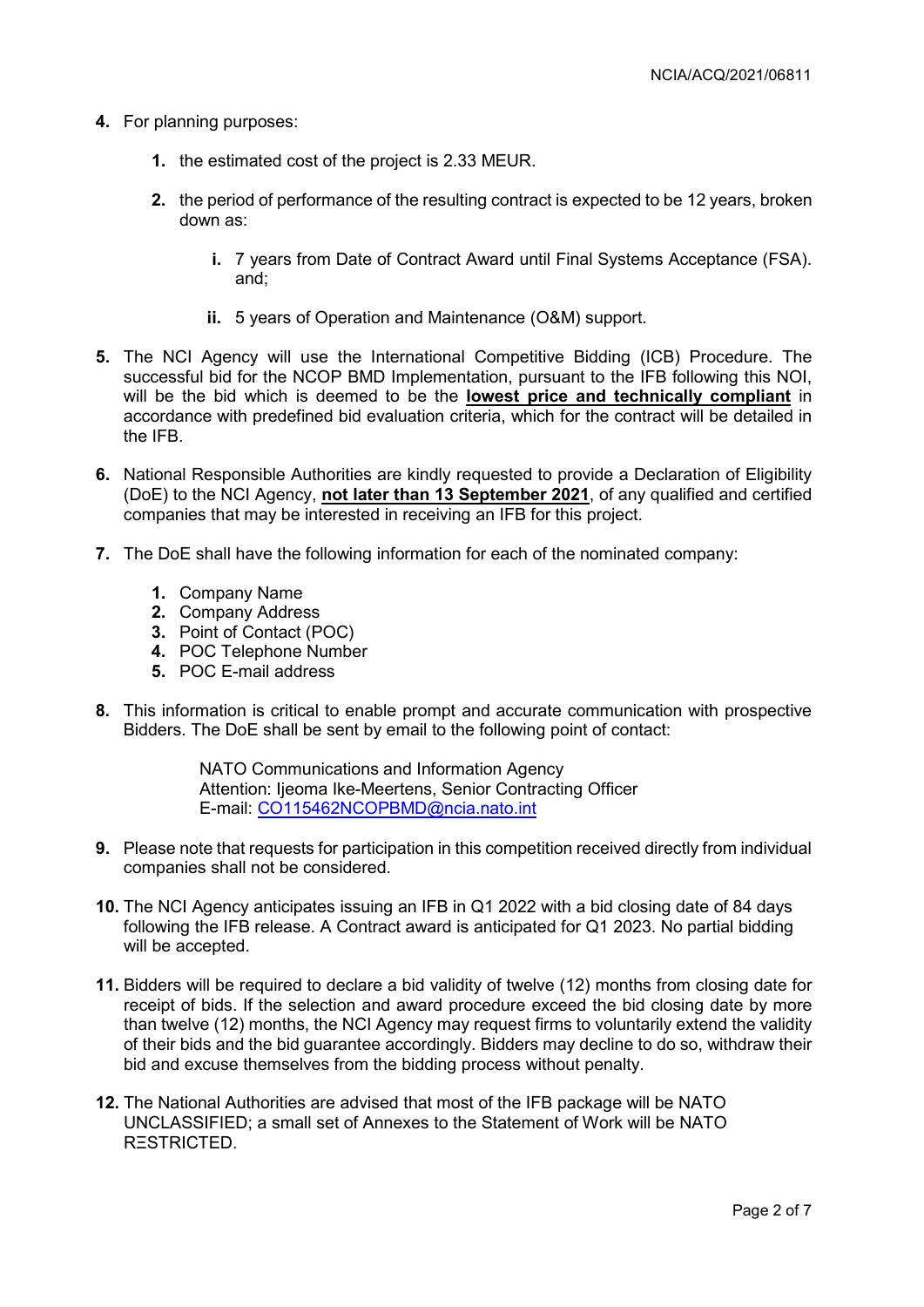- **13.** The successful bidder may be required to handle and store classified information up to the level of "NATO RΞSTRICTED". In addition, execution of the proposed contract may require, in accordance with NATO Security Policy C-M(2002)49, personnel of the successful bidder to be required to hold individual security clearances of "NATO SΞCRET". Only firms maintaining such cleared facilities and the appropriate personnel clearances will be able to perform the resulting contract.
- **14.** The NCI Agency point of contact for all information concerning this NOI is the undersigned at email: [CO115462NCOPBMD@ncia.nato.int](mailto:CO115462NCOPBMD@ncia.nato.int)
- **15.** Your assistance in this procurement is greatly appreciated.

For the Director of Acquisition:

Ijeoma Ike-Meertens Senior Contracting Officer

**Attachment(s):** Annex A- NOI Summary Information Annex B- Summary of the Requirements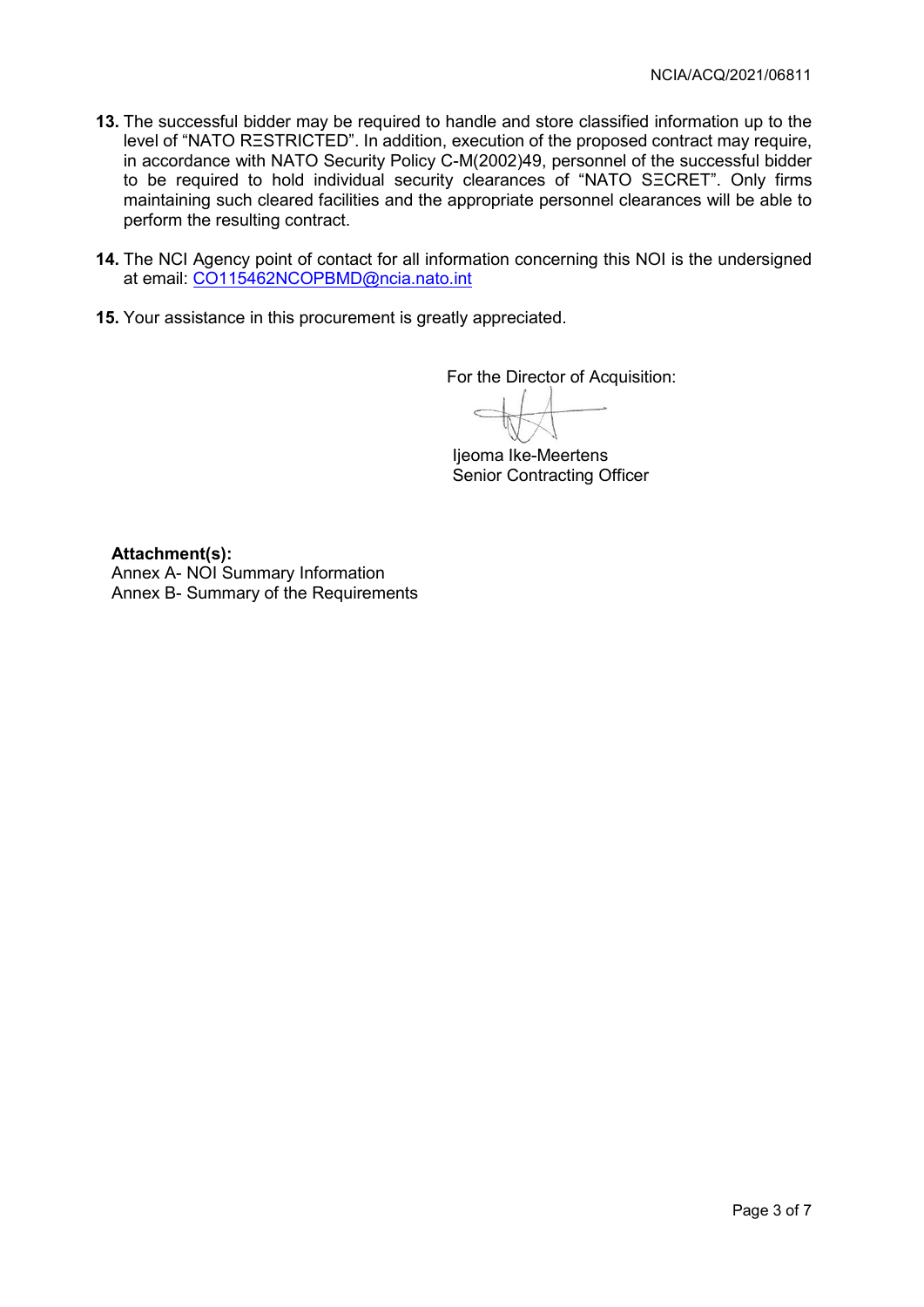## **Distribution List**

# • **NATO Delegations (Attn: Infrastructure Adviser)**

Albania Belgium Bulgaria Canada Croatia Czech Republic **Denmark** Estonia France Germany Greece Hungary **Iceland** Italy Latvia Lithuania Luxembourg Montenegro The Netherlands North Macedonia Norway Poland Portugal Romania Slovakia Slovenia Spain **Turkey** United Kingdom United States

# • **NATO HQ**

NATO Office of Resources, Management and Implementation Branch – Attn: Deputy Branch Chief Director, NATO HQ C3 Staff, Attn: Executive Coordinator SACTREPEUR, Attn: Infrastructure Assistant SHAPE, Attn: J3 & J2

• **Strategic Commands** HQ SACT Attn: R&D Contracting Office ACO Liaison Office

- **All NATEXs**
- **NCI Agency Internal**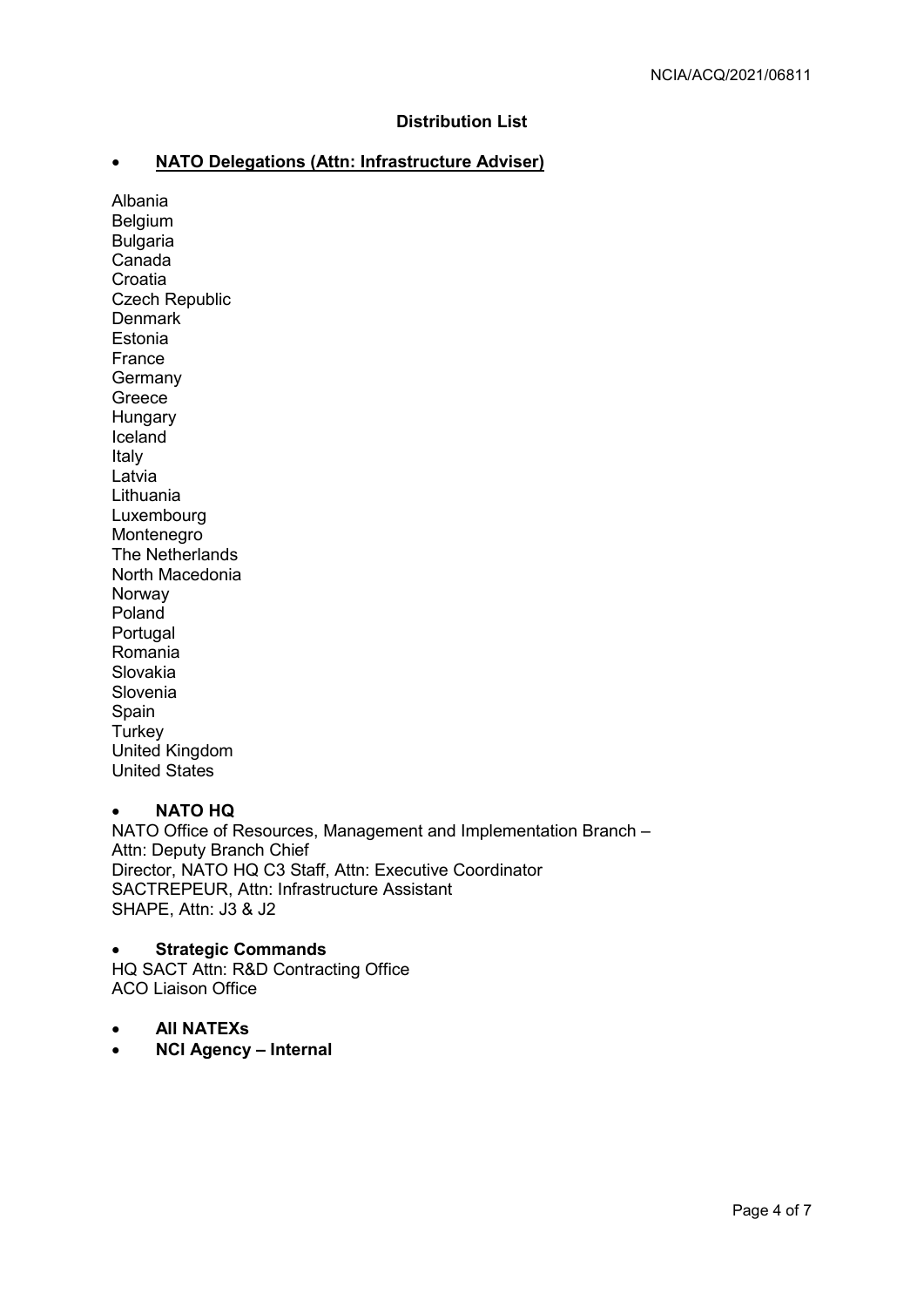| 1            | Reference#                               | IFB-CO-115462-NCOPBMD                                                                                                                                                 |
|--------------|------------------------------------------|-----------------------------------------------------------------------------------------------------------------------------------------------------------------------|
| $\mathbf{2}$ | <b>Description</b>                       | <b>Ballistic Missile Defence Increments 1&amp;2 Functions</b><br>for NATO Common Operational Picture<br>Implementation                                                |
| 3            | Period of<br><b>Performance</b>          | 1. 12 years, broken down as follows:<br>a. 7 years from Date of Contract Award until<br>FSA. and:<br><b>b.</b> 5 years of Operation and Maintenance<br>(O&M) support. |
| 4            | <b>Estimated Value to</b><br>include O&M | <b>2.33 MEUR</b>                                                                                                                                                      |
| 5            | <b>IFB Release</b>                       | Anticipated in Q1 2022                                                                                                                                                |
| 6            | <b>Proposal Phase</b>                    | 84 days                                                                                                                                                               |
| 7            | <b>Contract Award</b>                    | Anticipated in Q1 2023                                                                                                                                                |
| 8            | <b>Competition Type</b>                  | ICB, Lowest Price Technically Compliant                                                                                                                               |

# **ANNEX A – NOI Summary Table**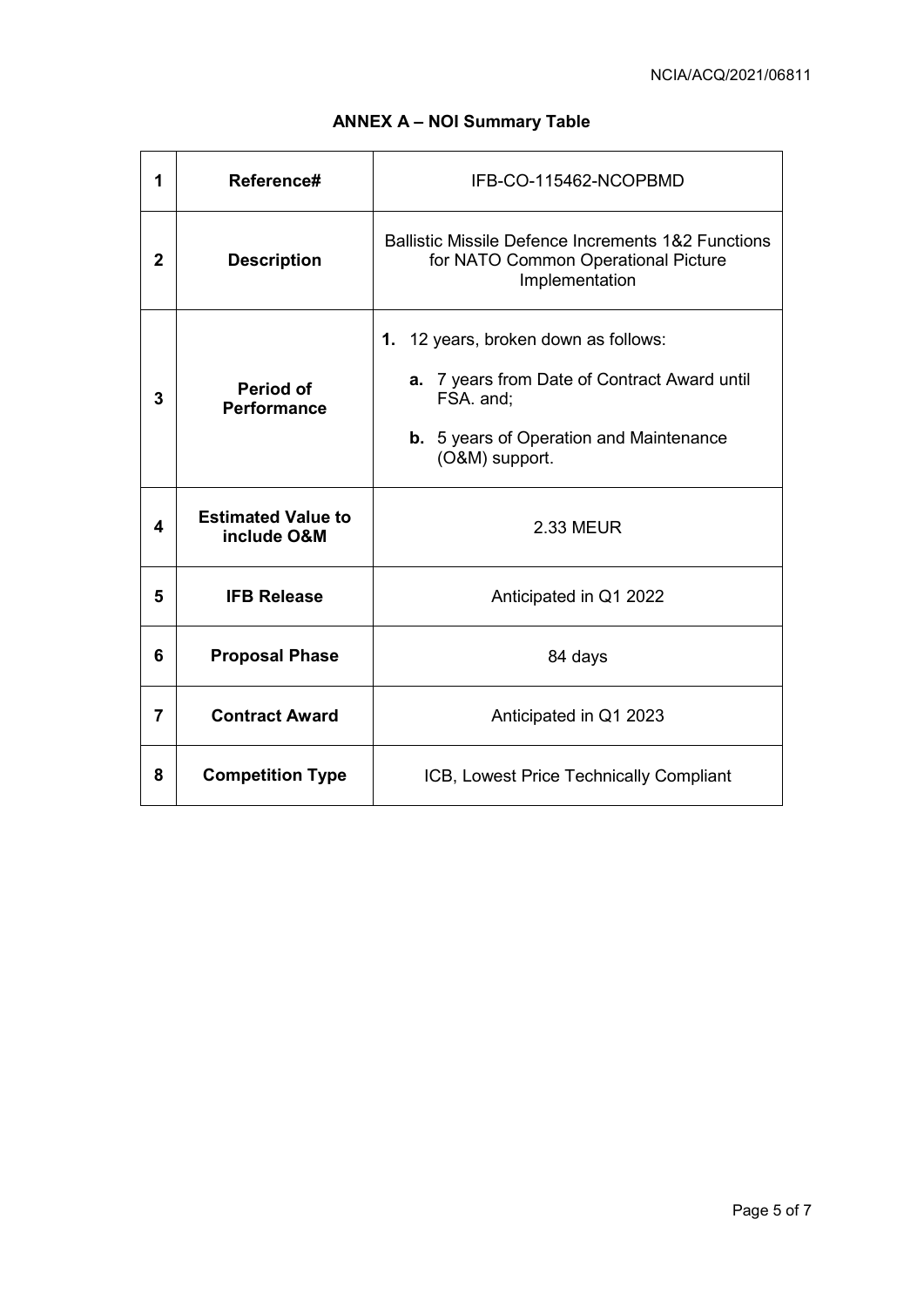### **Annex B – Summary of the Requirements**

### **1. Background**

- **a.** The Ballistic Missile Defence (BMD) Programme has been established to provide a verified architecture with the capability to defend NATO allies and deployed forces against the full range of Ballistic Missile (BM) threats. This BMD capability is provided by a system-of-systems that is composed of a NATO common-funded Battlefield Management, Command, Control, Communications and Intelligence (BMC3I) system, and interoperable with sensors and weapons systems provided by Allies. The BMD development involves the transition from this Baseline Capability TBMD/BMD, to a full BMD capability. Some key areas for this expansion are: full coverage of NATO European territory and population centres under threat; full integration of upper layer weapon systems and the consequent need to plan and execute pre-planned responses; the need to consider Consequence of Intercept (COI)/Consequence of Engagement (COE); greater focus on passive defence (military and civilian) and Support for Education, Training, Exercises and Evaluation (ETEE) for the BMD capability. NCOP-BMD will provide Situational Awareness (SA) related functions resulting from these key areas of expansion in the BMD capability.
- **b.** As a summary, NCOP-BMD will include the following main functions:
	- **i.** Monitor resource status, weapon system engagements; and display engagement start and end alerts.
	- **ii.** Display Ballistic Missile consequence estimations for force protection, in support of Passive Defence.
	- **iii.** Associate surveillance and planning data; compile the NATO Common Operational Picture (COP); include warnings in the NATO COP; provide rolling summaries; display the NATO COP with BMD enhancements; and provide access to the enhanced NATO COP.
	- **iv.** Calculate and display track trajectory extrapolation.
	- **v.** Provide separate user sessions for operations and exercises; mark exercise related information; initialise with geospatial information; and develop, initialise with and disseminate components of exercise specific settings and scenario.

### **2. Estimated Schedule**

- **a.** The release of the IFB is scheduled for Q1 2022 with Contract Award in Q1 2023.
- **b.** Following Contract Award, the first operational baseline of NCOP-BMD is anticipated to be released in Q3 2025, followed by a second baseline in Q3 2027 and a final baseline in Q2 2029.

### **3. Agile Methodology**

**a.** It is planned that the contract will follow an agile methodology, using baselines to provide regular deliveries of working software. When Approval to Operate (ATO) will be declared, the baseline will be rolled-out on the authorised sites.

### **4. Scope**

- **a.** The scope of this project is:
	- **i.** The rollout, activation, initial support and OT&E of NCOP-BMD to all authorised sites and nodes.